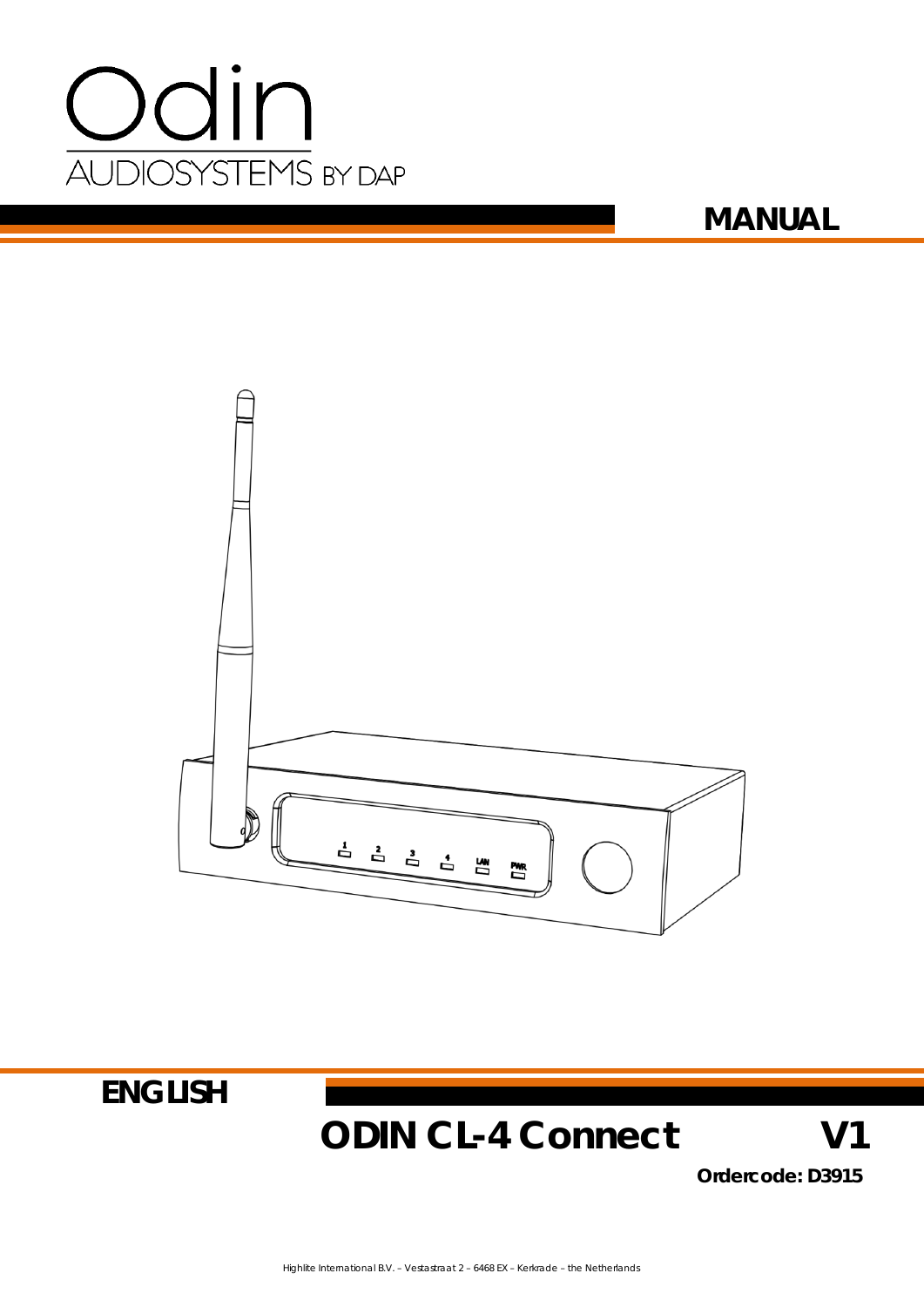# Table of contents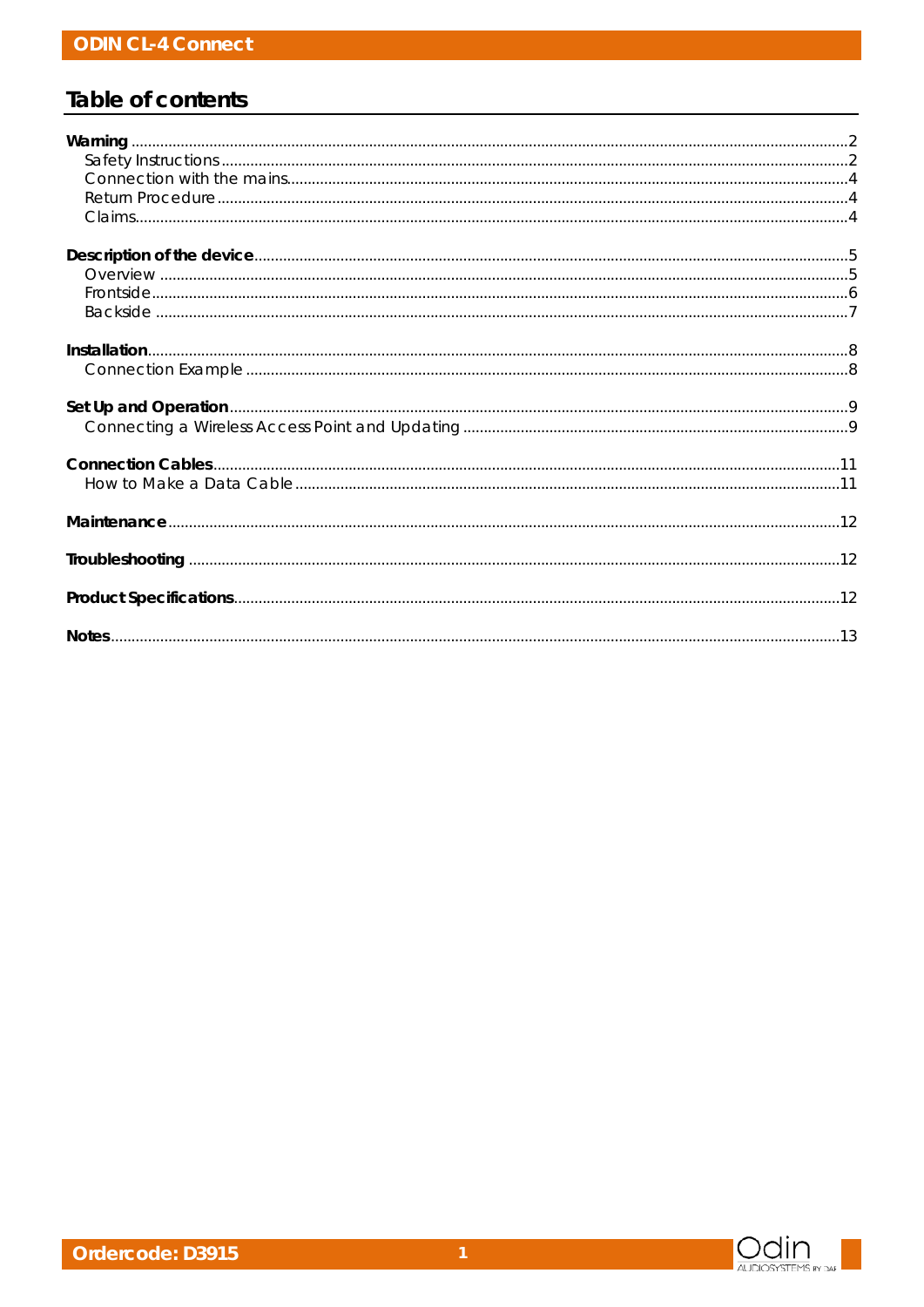## <span id="page-2-0"></span>**Warning**



For your own safety, please read this user manual carefully before your initial start-up!



## **Unpacking Instructions**

Immediately upon receiving this product, carefully unpack the carton and check the contents to ensure that all parts are present, and have been received in good condition. Notify the dealer immediately and retain packing material for inspection if any parts appear damaged from shipping or the carton itself shows signs of mishandling. Save the carton and all packing materials. In the event that a fixture must be returned to the factory, it is important that the fixture be returned in the original factory box and packing.

## **Your shipment includes:**

- ODIN CL-4 Connect
- 5V DC power adapter
- User manual





## **CAUTION!** Keep this device away from rain and moisture! Unplug mains lead before opening the housing!



## <span id="page-2-1"></span>**Safety Instructions**

Every person involved with the installation, operation and maintenance of this system has to:

- be qualified
- follow the instructions of this manual



**CAUTION! Be careful with your operations.** With a dangerous voltage you can suffer a dangerous electric shock when touching the wires!



Before you initial start-up, please make sure that there is no damage caused by transportation. Should there be any, consult your dealer and do not use the system.

To maintain perfect condition and to ensure a safe operation, it is absolutely necessary for the user to follow the safety instructions and warning notes written in this manual.

Please consider that damages caused by manual modifications to the system are not subject to warranty.

This system contains no user-serviceable parts. Refer servicing to qualified technicians only.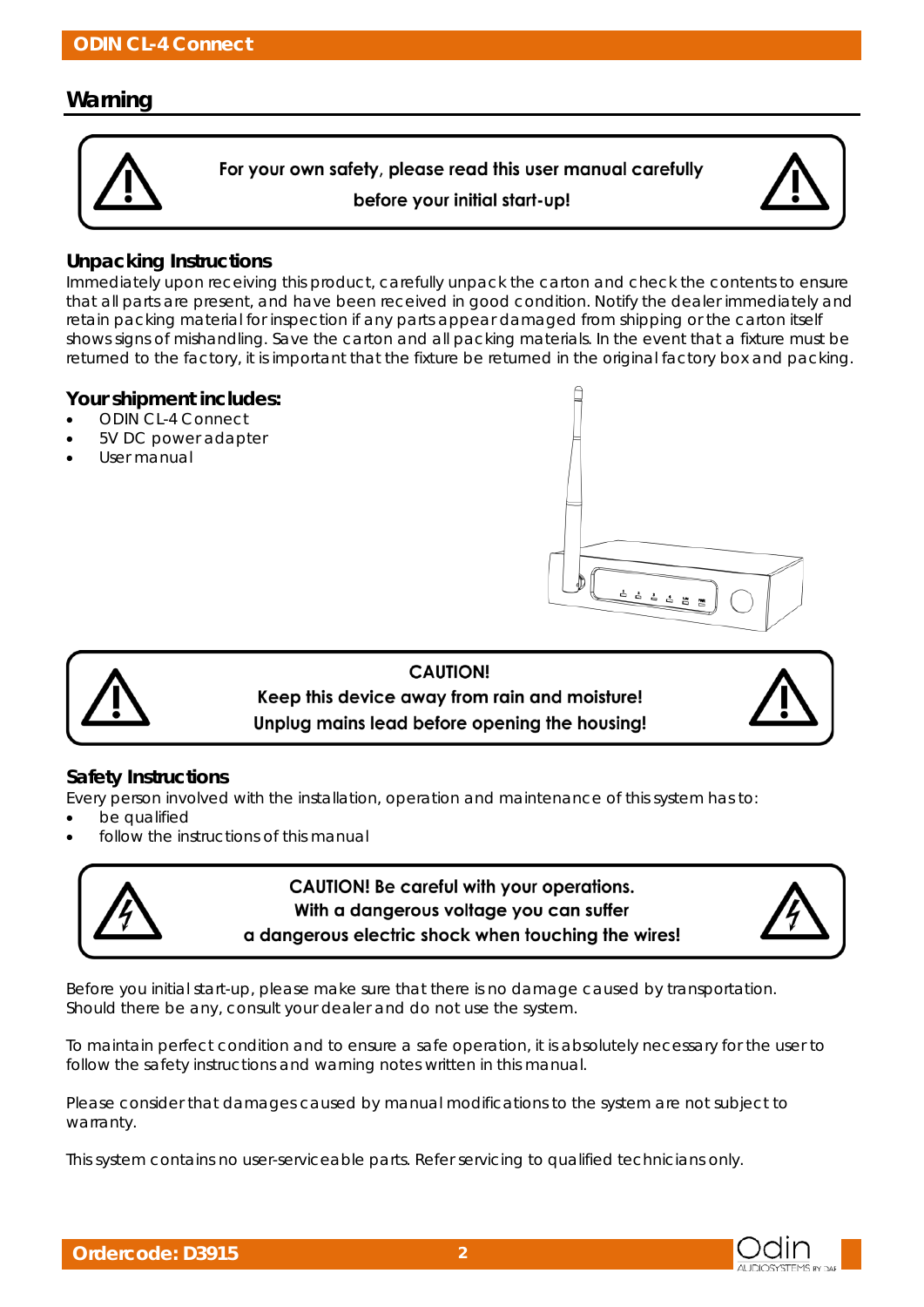### **IMPORTANT!**

The manufacturer will not accept liability for any resulting damages caused by the non-observance of this manual or any unauthorized modification to the system.

- Always disconnect power from the mains, when system is not used. Only handle the power cord by the plug. Never pull out the plug by tugging the power cord.
- Always operate the unit with the AC ground wire connected to the electrical system ground.
- Avoid flames and do not put close to flammable liquids or gases.
- Avoid ground loops! Always be sure to connect the power amps and the mixing console to the same electrical circuit to ensure the same phase!
- Avoid installing your equipment very near radio or TV sets, mobile phones, etc., as these can cause RF (radio frequency) interference.
- Before changing your grounds around, always turn your amplifiers down.
- Before switching on or off, make sure that the sound system's amplifiers are off or turned down: this will avoid signal peaks, which are annoying and sometimes dangerous (particularly for speaker enclosures).
- Do not connect this device to a dimmer pack.
- Do not open this device.
- Do not switch the system on and off in short intervals, as this would reduce the system's life.
- If device is dropped or struck, disconnect mains power supply immediately. Have a qualified engineer inspect for safety before operating.
- If the system has been exposed to drastic temperature fluctuation (e.g. after transportation), do not switch it on immediately. The arising condensation water might damage your system. Leave the system switched off until it has reached room temperature.
- Make sure that the available voltage is not higher than stated on the rear panel.
- Make sure that the power cord is never crimped or damaged. Check the device and the power cord from time to time.
- Make sure that there is sufficient room on all sides of the system for air circulation.
- Make sure you do not use the wrong kind of cables or defective cables.
- Never let the power cord come into contact with other cables! Handle the power cord and all connections with the mains with particular caution!
- Never remove warning or informative labels from the unit.
- Never use anything to cover the ground contact.
- Only use device indoors, avoid contact with water or other liquids.
- Please turn off the power, when changing the power cord or signal cable, or select the input mode switch.
- Prevent distortion! Make sure that all components connected to the ODIN have sufficient power ratings. Otherwise distortion will be generated because the components are operated at their limits.
- Repairs, servicing and electric connection must be carried out by a qualified technician.
- Sometimes, when you want to send one signal to more than one amplifier, you should use a signal distributor.
- When connecting the other parts of your sound system, watch out for the so-called "ground loops".
- WARRANTY: Till one year after date of purchase.

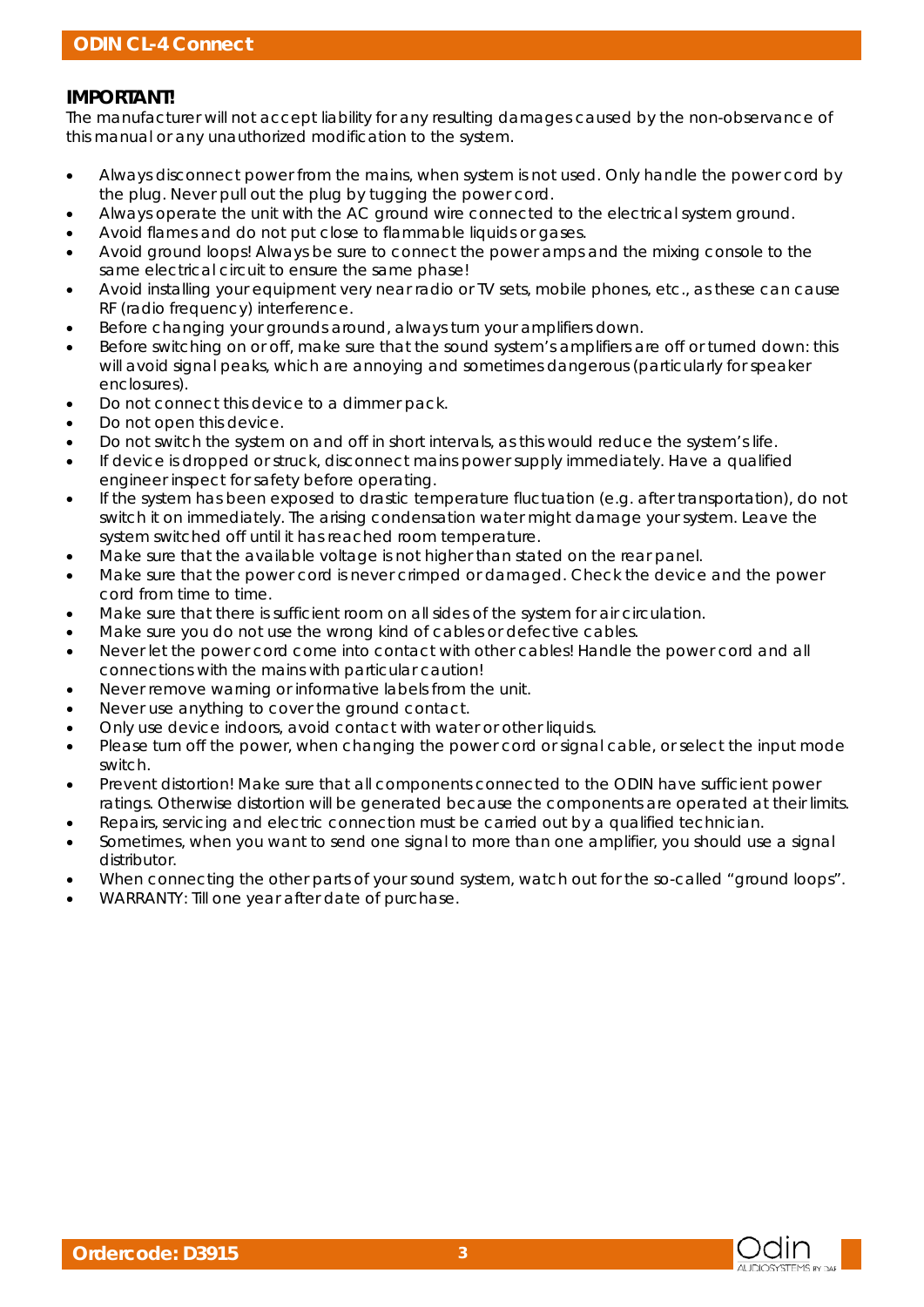### <span id="page-4-0"></span>**Connection with the mains**

Connect the device to the mains with the power-plug.

Always pay attention, that the right color cable is connected to the right place.

| International | EU Cable.    | ∵able:<br>l ik | US Cable       | Pir                      |
|---------------|--------------|----------------|----------------|--------------------------|
|               | <b>BROWN</b> | RF             | つDDE<br>11/111 | <b>PHASE</b>             |
|               |              | -RI ACK        | SI.            |                          |
| ⋐             | 1997 GREEN   | RFF N          |                | GROUND<br>odc<br>`TIVE ( |

*Make sure that the device is always connected properly to the earth!*

*Improper installation can cause serious damage to people and property!*



<span id="page-4-1"></span>**Return Procedure**

Returned merchandise must be sent prepaid and in the original packing, call tags will not be issued. Package must be clearly labeled with a Return Authorization Number (RMA number). Products returned without an RMA number will be refused. Highlite will not accept the returned goods or any responsibility. Call Highlite 0031-455667723 or mail [aftersales@highlite.nl](mailto:aftersales@highlite.nl) and request an RMA prior to shipping the fixture. Be prepared to provide the model number, serial number and a brief description of the cause for the return. Be sure to properly pack fixture, any shipping damage resulting from inadequate packaging is the customer's responsibility. Highlite reserves the right to use its own discretion to repair or replace product(s). As a suggestion, proper UPS packing or double-boxing is always a safe method to use.

### **Note: If you are given an RMA number, please include the following information on a piece of paper inside the box:**

- 01) Your name
- 02) Your address
- 03) Your phone number
- 04) A brief description of the symptoms

## <span id="page-4-2"></span>**Claims**

The client has the obligation to check the delivered goods immediately upon delivery for any shortcomings and/or visible defects, or perform this check after our announcement that the goods are at their disposal. Damage incurred in shipping is the responsibility of the shipper; therefore the damage must be reported to the carrier upon receipt of merchandise.

It is the customer's responsibility to notify and submit claims with the shipper in the event that a fixture is damaged due to shipping. Transportation damage has to be reported to us within one day after receipt of the delivery.

Any return shipment has to be made post-paid at all times. Return shipments must be accompanied with a letter defining the reason for return shipment. Non-prepaid return shipments will be refused, unless otherwise agreed in writing.

Complaints against us must be made known in writing or by fax within 10 working days after receipt of the invoice. After this period complaints will not be handled anymore.

Complaints will only then be considered if the client has so far complied with all parts of the agreement, regardless of the agreement of which the obligation is resulting.

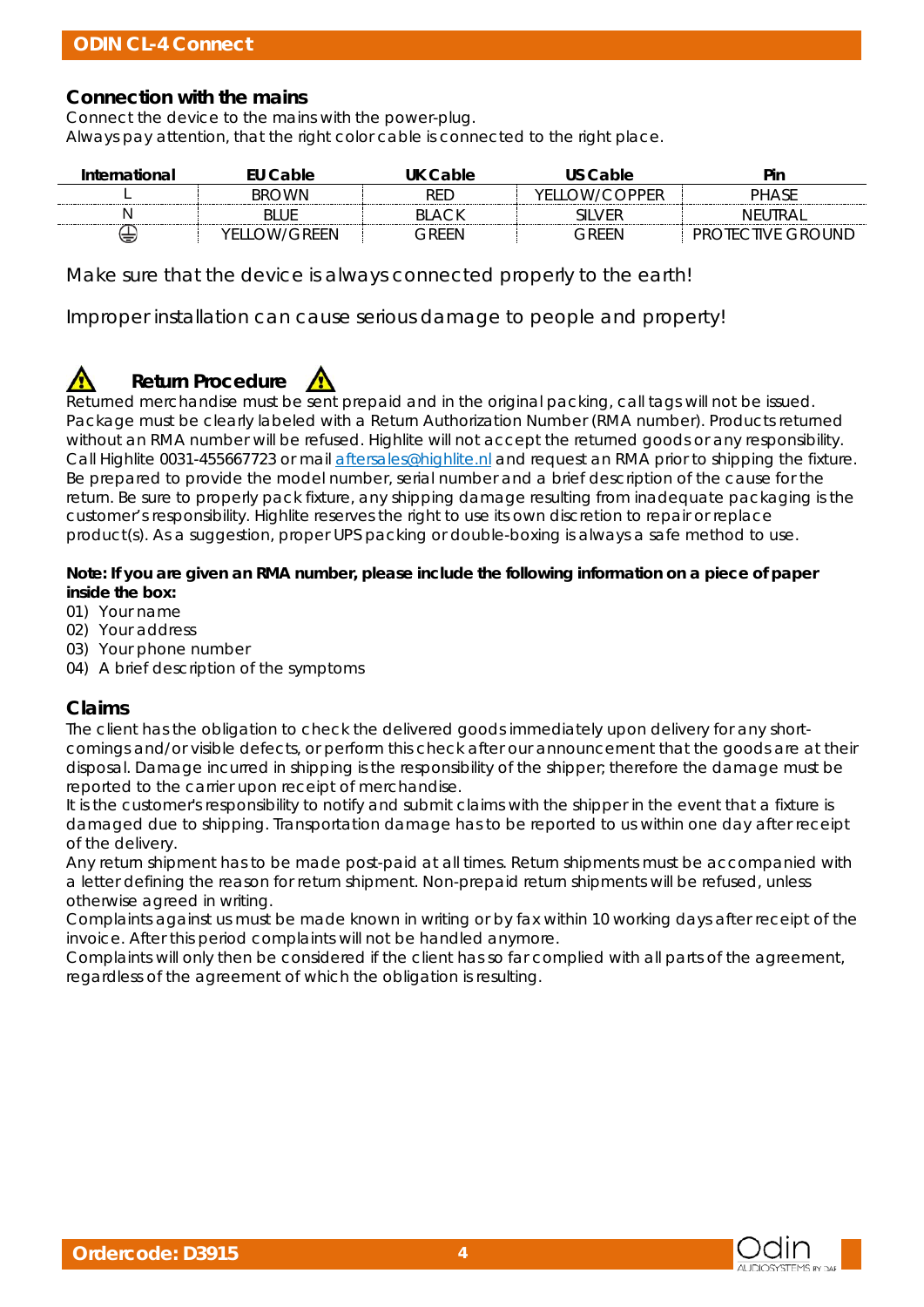## <span id="page-5-0"></span>**Description of the device**

### **Features**

The ODIN CL-4 Connect makes personal DSP settings accessible for the demanding users.

You can use it to build a local network, including Wi-Fi connection for communication between your PC and the ODIN Line Array System. There are 4 RJ45 ODIN data output ports for connecting up to 12 ODIN components per each output.

- Power supply: 5V DC, 1000 mA
- Power consumption: 5W
- Carrier frequency: 2,4 GHz
- Data connector: 1 x RJ45 network data IN / 4 x RJ45 ODIN data OUT connectors
- Housing: Metal & flame-retardant plastic
- Color: Black
- Dimensions: 195 x 132 x 190 mm (LxWxH)
- Weight: 0,9 kg

### **Optional accessories:**

**[D3900](http://www.highlite.nl/Shop/Products/Audio/Speakers/Active-Series/ODIN-T-8A)** – ODIN T-8A Line Array Satellite **[D3901](http://www.highlite.nl/Shop/Products/Audio/Speakers/Active-Series/ODIN-S-18A)** – ODIN S-18A Line Array Sub

### <span id="page-5-1"></span>**Overview**



**Fig. 01**

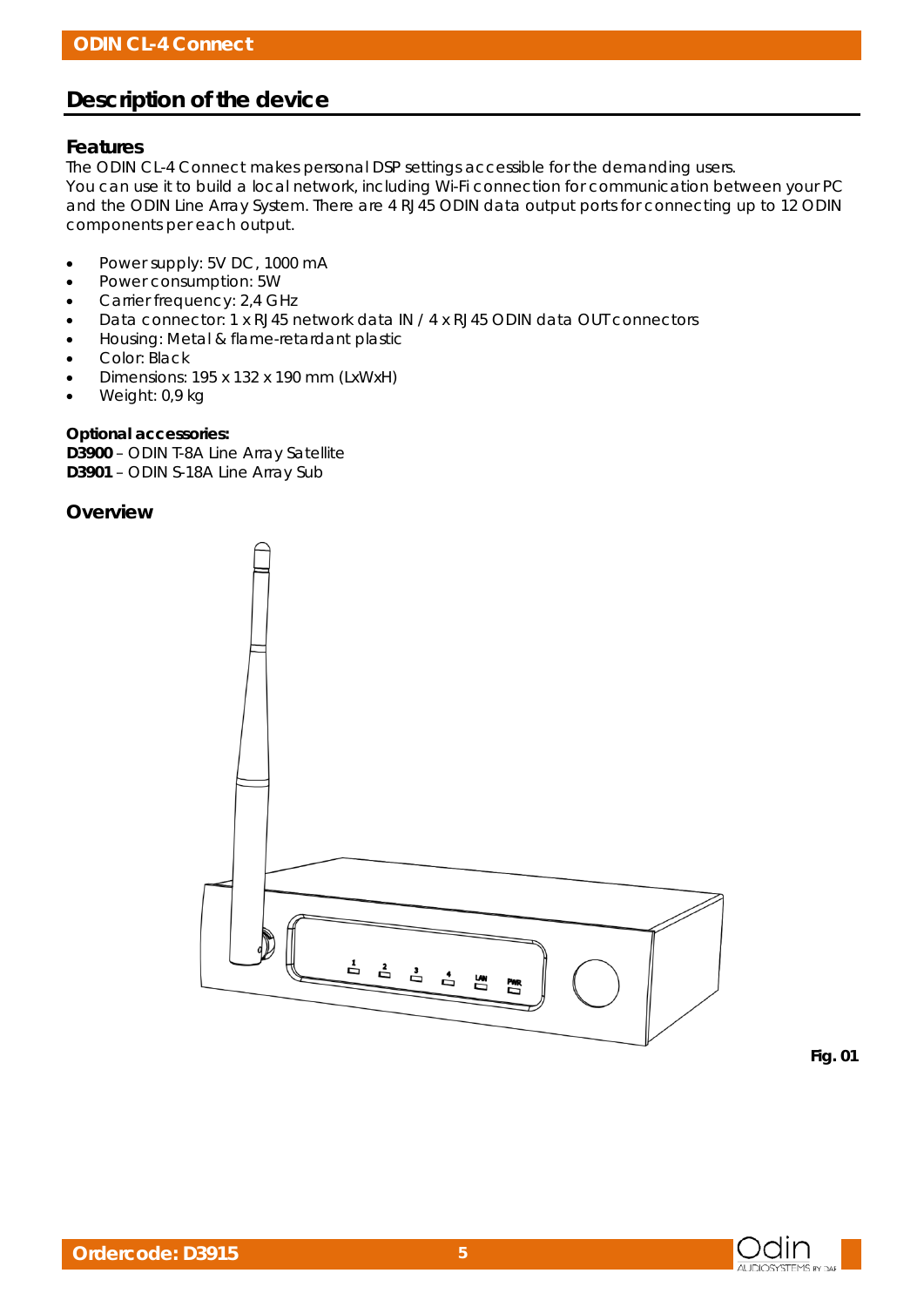## <span id="page-6-0"></span>**Frontside**



**Fig. 02**

#### **Antenna**  $\mathbf{1}$

 $\sqrt{2}$ 

**LED indicators (1-4)**

The LEDs will blink when uninterrupted data transfer takes place.

#### $\overline{3}$ **LED LAN indicator**

Once a network has been established, the LED will light up.

#### **LED power indicator**  $(4)$

When the device is connected to the appropriate power supply, the LED will light up.

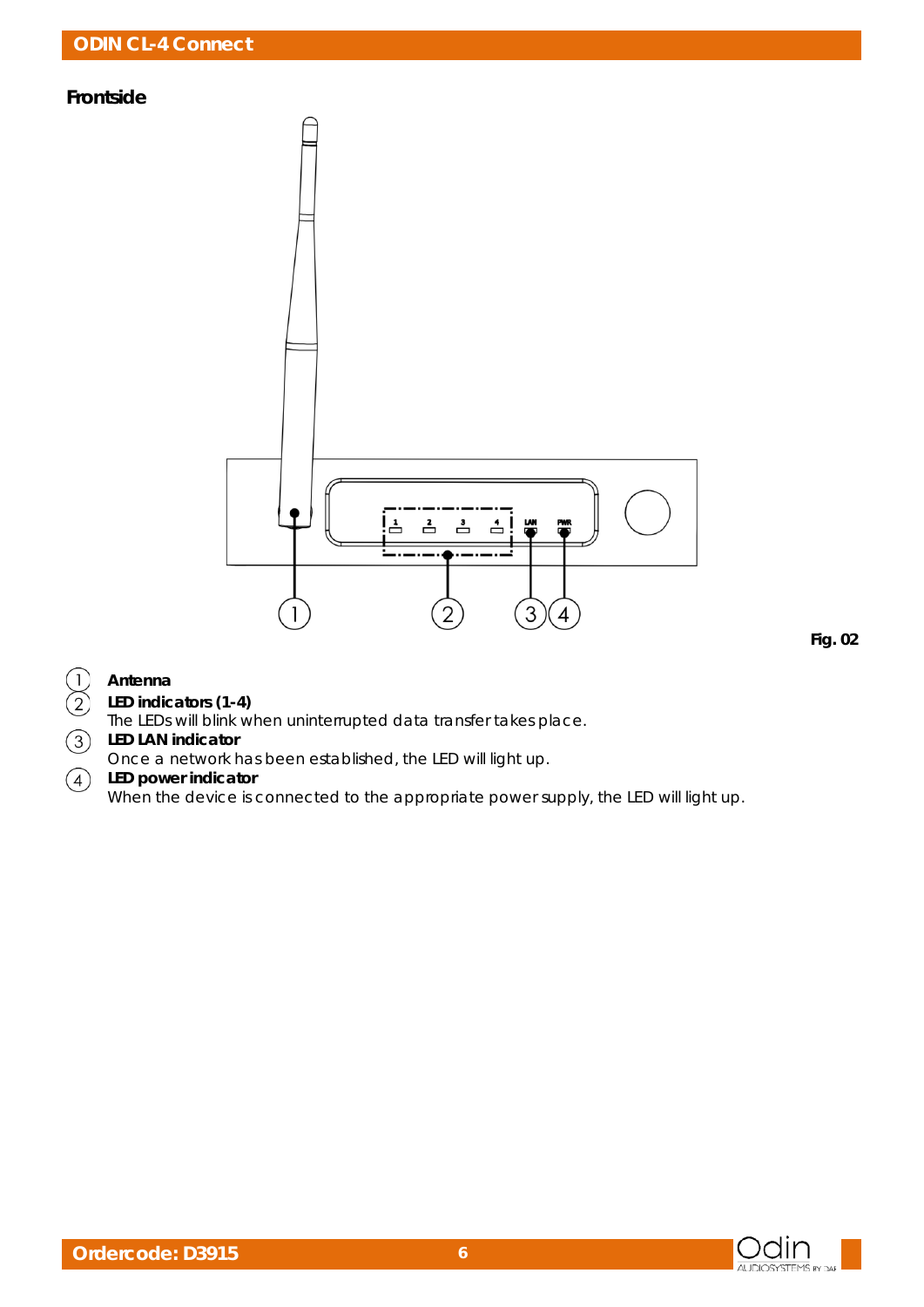

<span id="page-7-0"></span>**Backside**



**Fig. 03**

 $\frac{5}{6}$ **5V DC power connector IN**

**RJ45 RC NET connectors (1-4)**

Connect your ODIN Line Array System.

**RJ45 LAN connector IN**

Connect to a router, in order to establish a network.

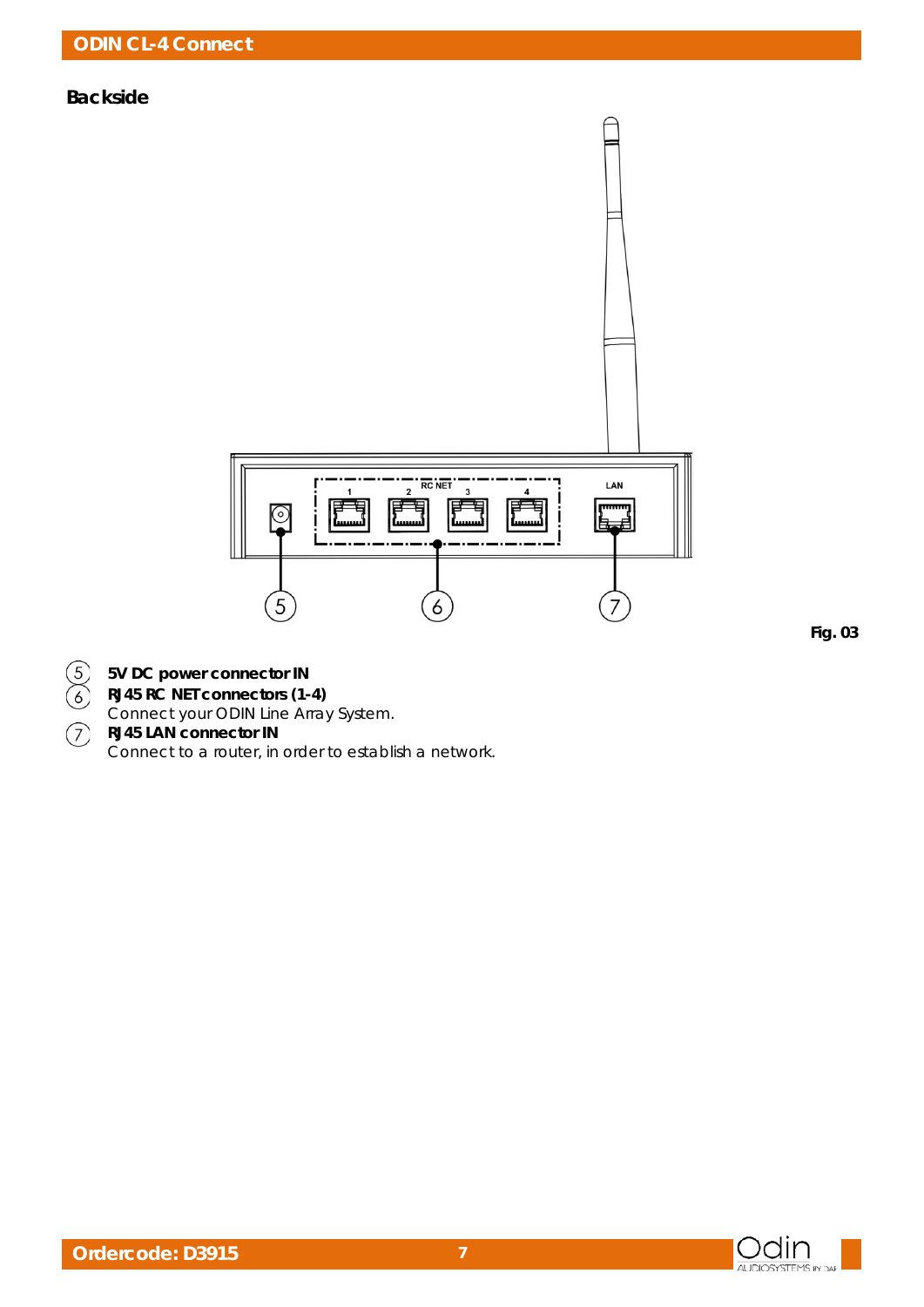## <span id="page-8-0"></span>**Installation**

Remove all packing materials from the ODIN CL-4 Connect. Check if all foam and plastic padding is removed. Connect all cables.

**Do not supply power before the whole system is set up and connected properly. Always disconnect from electric mains power supply before cleaning or servicing. Damages caused by non-observance are not subject to warranty.**

### <span id="page-8-1"></span>**Connection Example**

Make your initial connections with all the equipment powered off and ensure that all the main volume controls are turned completely to the minimum. Follow the steps below. See fig. 04 for more information.

- 01) Connect one end of the XLR cable to your audio mixer (to MAIN OUT MONO) and the other end of the cable to the audio signal input on your first speaker.
- 02) Using an XLR cable, connect the audio signal link on your first speaker to the audio signal input on your second speaker. Repeat this step to connect multiple speakers.
- 03) Using a PowerCON power cord, connect the first speaker's power input to the power supply.
- 04) Using PowerCON power cords, connect the first active speaker's power link to the second speaker's power input. Repeat this step to connect the third and fourth speaker. **Please note that it is allowed to connect only up to 4 ODIN speakers per phase (16A).**
- 05) In order to enable data signal reception, connect the CL-4 Connect to the first speaker's RJ45 data input, using a UTP/CAT-5 cable. Connect the first speaker's data link to the second speaker's data input. Repeat this step to connect multiple speakers. **Please note, that to ensure proper data reception it is allowed to connect a maximum of 12 ODIN speakers.**
- 06) Use the PFL function to get the proper input level for the mixer and adjust the main mix level.
- 07) After using your equipment, turn off your active speaker cabinets first, then the mixer.



**Fig. 04**

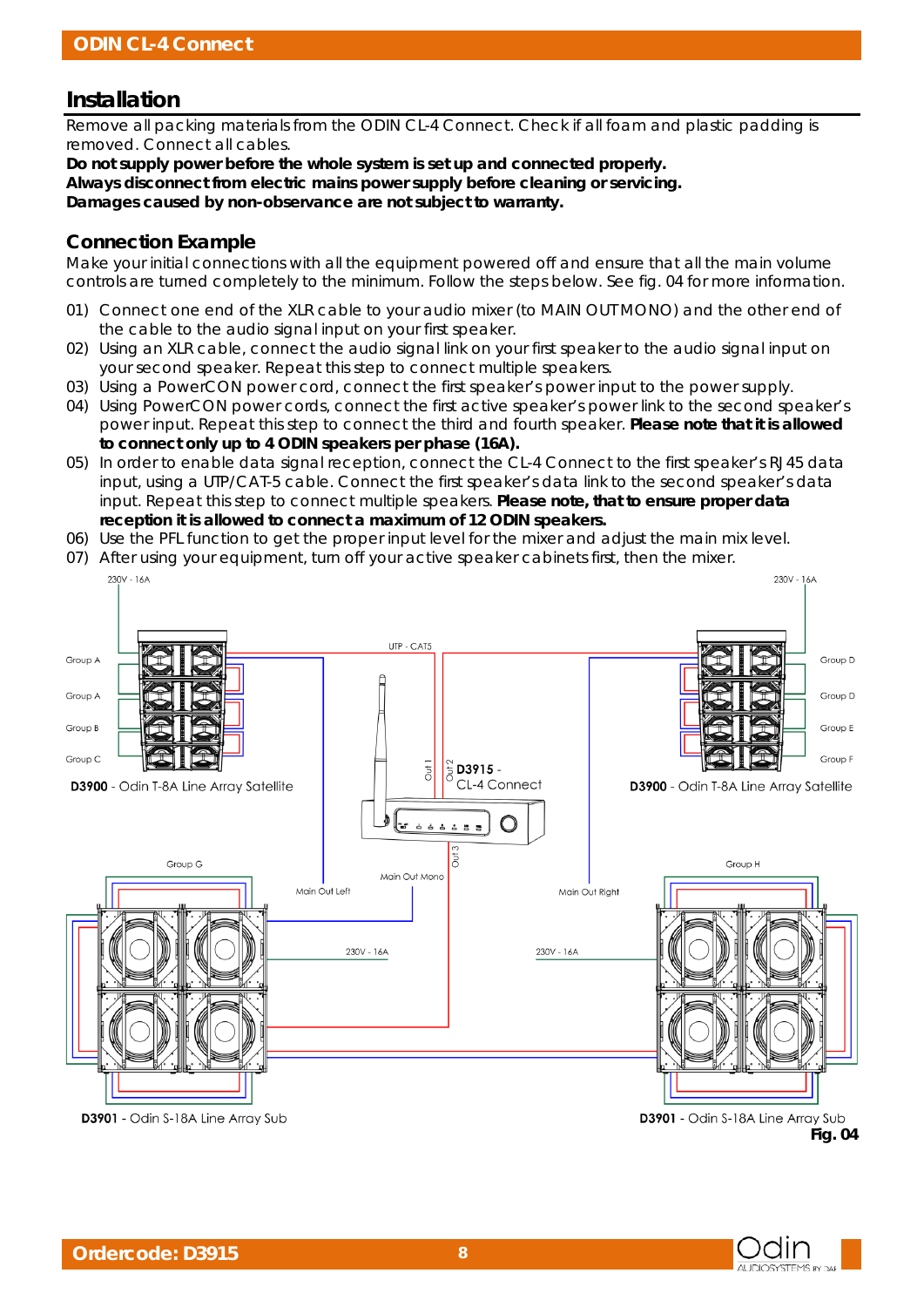## <span id="page-9-0"></span>**Set Up and Operation**

Follow the directions below, as they pertain to your preferred operation mode.

Before plugging the unit in, always make sure that the power supply matches the product specification voltage. Do not attempt to operate a 115V specification product on 230V power, or vice versa.

### <span id="page-9-1"></span>**Connecting the ODIN Wireless Access Point and Updating**

You can connect your PC to the CL-4 Connect via the wireless access point, by connecting it to the router. Follow the steps below.

- 01) On the list of the available Wi-Fi networks, there will appear a new network named "ODIN."
- 02) Establish a connection with this network by inserting the password: **T-8A!Odin!S-18A**.
- 03) Open the Odin Editor software and click on the CONNECT button.
- 04) Click on the SCANF button. The system will automatically search for the device's IP and MAC addresses.

| <b>Excant</b>                |                        |
|------------------------------|------------------------|
| I P                          | MAC                    |
| 10.10.100.254                | AC:CF:23:5E:5F:BA:5000 |
|                              |                        |
|                              |                        |
|                              |                        |
|                              |                        |
|                              |                        |
|                              |                        |
|                              |                        |
|                              |                        |
|                              |                        |
|                              | 100%                   |
| IP:                          | Port:<br>5000          |
| local address: 10.10.100.100 |                        |
| Scanf                        | ОK                     |
|                              |                        |

05) If it is not possible to automatically find the IP address, insert the IP address manually into the box below and click on the OK button to confirm.

| Scanf                        |                        |
|------------------------------|------------------------|
| ΙP                           | MAC                    |
| 10.10.100.254                | AC:CF:23:5E:5F:BA:5000 |
|                              |                        |
|                              |                        |
|                              |                        |
|                              |                        |
|                              |                        |
|                              |                        |
|                              |                        |
|                              |                        |
|                              |                        |
|                              |                        |
|                              | 100%                   |
| IP:<br>10.10.100.254         | Port:<br>5000          |
| local address: 10.10.100.100 |                        |
|                              |                        |
| Scanf                        | ОK                     |

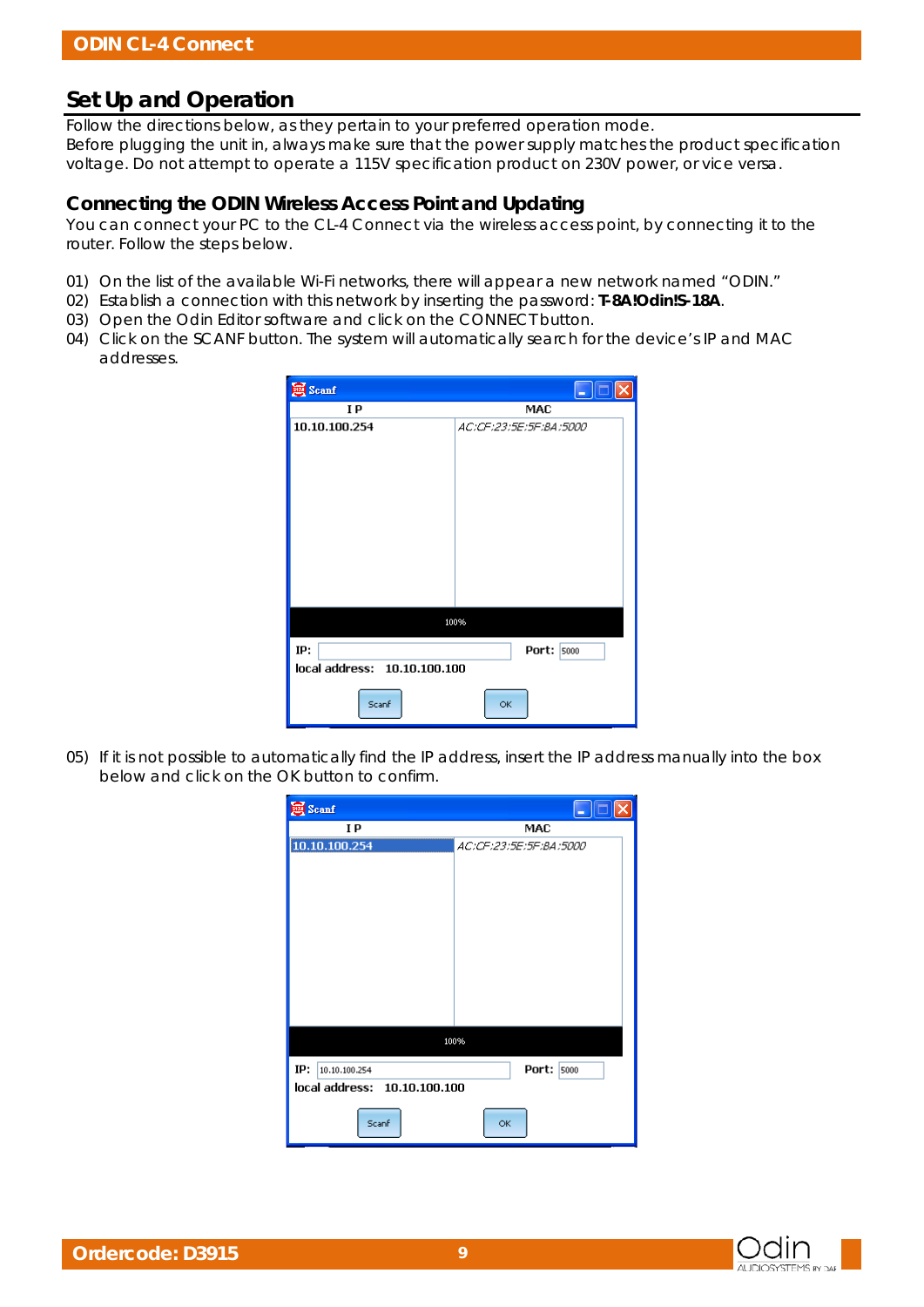**Note:** In order to determine the current IP address, insert the CL-4's URL (**10.10.100.254**) into the address bar of your internet browser and press the ENTER button. Login: **admin**, password: **admin**.

| 10.10.100.254 |  |               |  |
|---------------|--|---------------|--|
|               |  | 10.10.100.254 |  |

There will appear the page shown below. Click on "AP Interface Setting" on the left-hand side of the page. The IP address can be found at the bottom.

|                                               |                                             |       |                                  | 中文               | English |
|-----------------------------------------------|---------------------------------------------|-------|----------------------------------|------------------|---------|
| Mode Selection                                | <b>AP Interface Setting</b>                 |       |                                  |                  |         |
| AP Interface Setting<br>STA Interface Setting | AP Interface Setting such as SSID, Security |       |                                  |                  |         |
|                                               | <b>Wireless Network</b>                     |       |                                  |                  |         |
| Application Setting                           | Network Mode                                |       | 11b/g/n mixed mode ▼             |                  |         |
| Device Management                             | Network Name(SSID)                          |       | CL-4                             | Hidden $\square$ |         |
|                                               | <b>BSSID</b>                                |       | AC:CF:23:90:4D:F0                |                  |         |
|                                               | <b>Frequency (Channel)</b>                  |       | AutoSelect<br>$\pmb{\mathrm{v}}$ |                  |         |
|                                               | Wireless Distribution System(WDS)           |       | <b>WDS Configuration</b>         |                  |         |
|                                               | $CL-4$                                      | Apply | Cancel                           |                  |         |
|                                               | <b>Security Mode</b>                        |       | WPA-PSK<br>۷.                    |                  |         |
|                                               | <b>WPA</b>                                  |       |                                  |                  |         |
|                                               | <b>WPA Algorithms</b>                       |       | O TKIP @ AES O TKIPAES           |                  |         |
|                                               | <b>Pass Phrase</b>                          |       | 12345678                         |                  |         |
|                                               |                                             | Apply | Cancel                           |                  |         |
|                                               | <b>LAN Setup</b>                            |       |                                  |                  |         |
|                                               | IP Address(Default DHCP Gateway)            |       | 10.10.100.254                    |                  |         |
|                                               | <b>Subnet Mask</b><br><b>DHCP Type</b>      |       | 255.255.255.0<br>Server <b>v</b> |                  |         |
|                                               |                                             |       |                                  |                  |         |

- 06) Once the connection has been established, go to the Odin Editor. The connection indicator should now light in green: **Online**
- 07) Click on the CL-4 UPDATE button to open the window below:

| ControlCenterUpdate Ver 1.0.0                                                                                                                  | ×       |
|------------------------------------------------------------------------------------------------------------------------------------------------|---------|
| ControlCenterUpdate                                                                                                                            |         |
|                                                                                                                                                | Status: |
| Update Progress:                                                                                                                               |         |
| ⊙ Normal Program<br>○ Bad Rom Program                                                                                                          |         |
| Program<br>$0\%$                                                                                                                               |         |
|                                                                                                                                                |         |
| Process Log:                                                                                                                                   |         |
| \LA_Control_Center_Program_VER20160326<br>(New_PCB_MCU_IAP_OK_Self_IAP_OK)<br>Firmware Browser<br>\ouput\FLASH\LA_Control_Center_VER160328.bin |         |
|                                                                                                                                                |         |

08) It is now possible to update the software.

**Note:** In general, you should use the "Normal Program" option to update. While updating, the LEDs on the CL-4's front panel should be alight. If these LEDs continue to blink, it means that the process has not been completed successfully. In this case, select the "Bad Rom Program" option to retry/repair.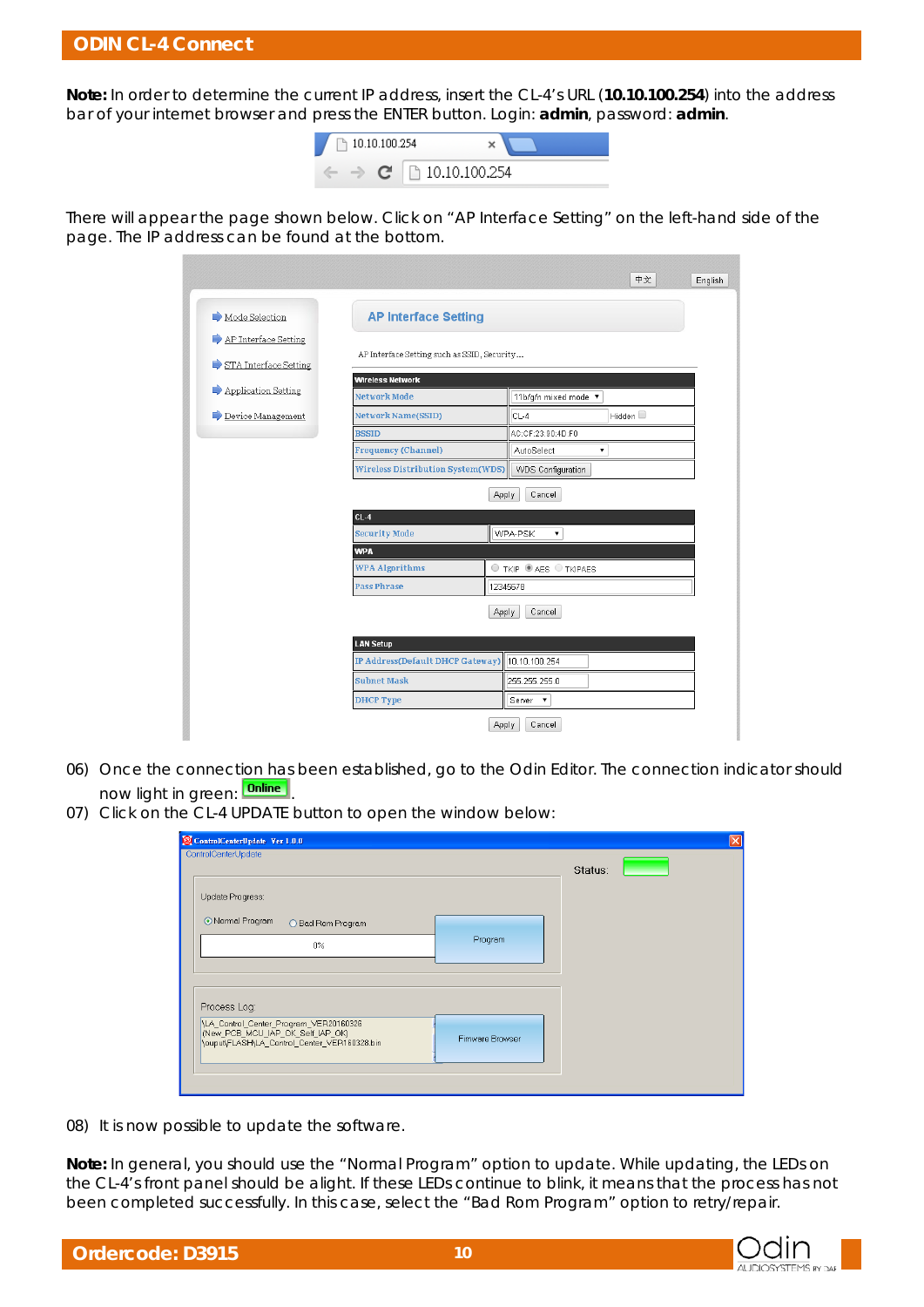## <span id="page-11-0"></span>**Connection Cables**

Take care of your cables, always holding them by the connectors and avoiding knots and twists when coiling them: This gives the advantage of increasing their life and reliability.

Periodically check your cables. A great number of problems (faulty contacts, ground hum, discharges, etc.) are caused entirely by using unsuitable or faulty cables.

For these applications the unit provides CAT-5 connectors to easily interface with most professional audio devices.

### <span id="page-11-1"></span>**How to Make a Data Cable**

A standard ETHERNET cable can be used to replace the data cable required to transmit data.

### **Please follow the instructions below in order to create an extra net cable.**

Take a standard net cable (CAT-5/ 5E /6) and connect it to the RJ45 connector, as shown in the picture below (fig. 05). The wires should now be colored as follows:









RJ-45 Female Plug

Color Standard EIA/TIA T568A



| <b>RJ45</b>               | Pin# | Pin# | <b>RJ45</b>               |
|---------------------------|------|------|---------------------------|
| Green/White Tracer        |      |      | Green/White Tracer        |
| Green                     | າ    | ◠    | Green                     |
| Orange/White Tracer       | 3    | 3    | Orange/White Tracer       |
| Blue                      | 4    | 4    | Blue                      |
| <b>Blue/White Tracer</b>  | 5    | 5    | <b>Blue/White Tracer</b>  |
| Orange                    | 6    | 6    | Orange                    |
| <b>Brown/White Tracer</b> |      |      | <b>Brown/White Tracer</b> |
| <b>Brown</b>              | 8    | 8    | Brown                     |

Ethernet Patch Cable



**Fig. 05**

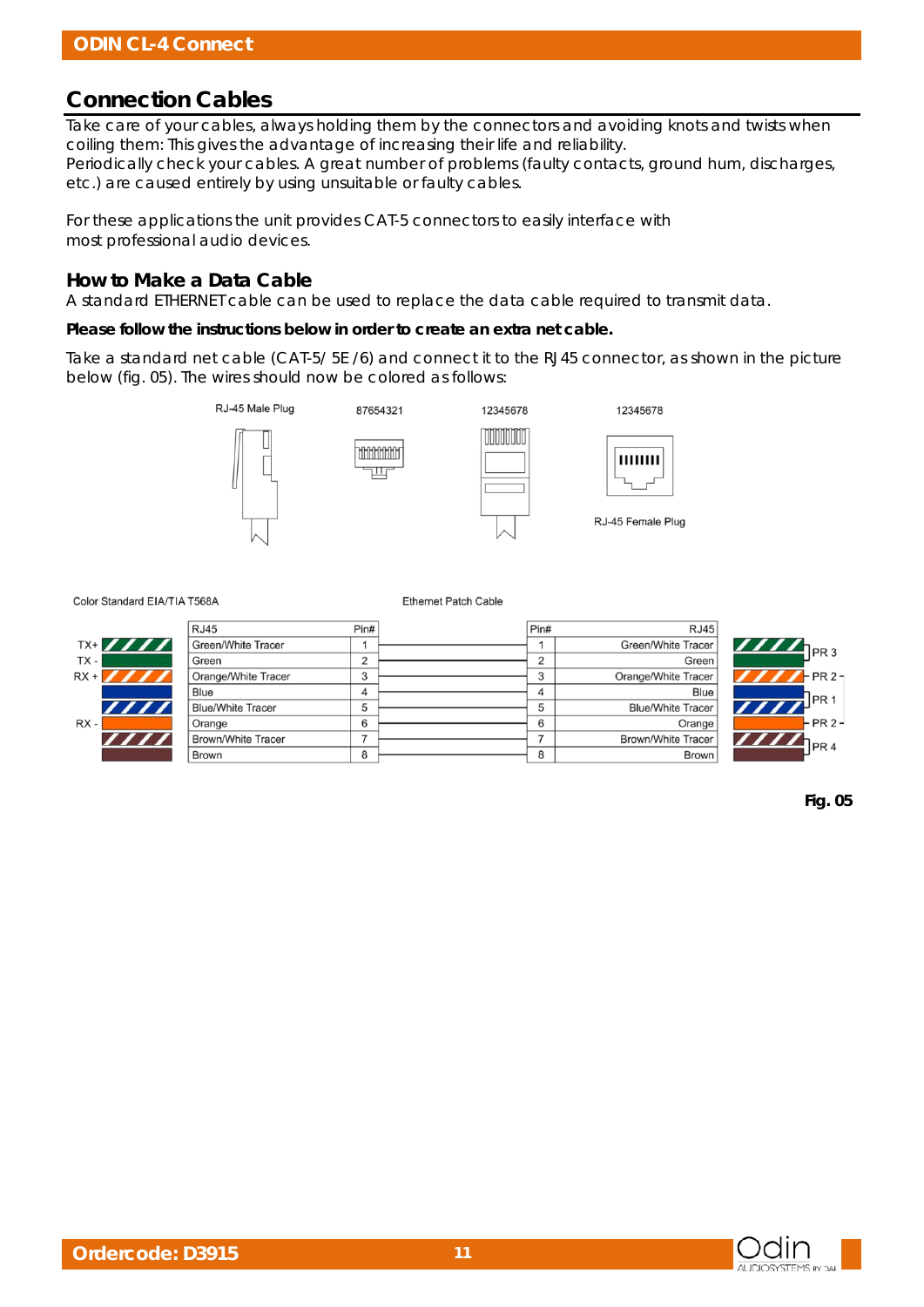## <span id="page-12-0"></span>**Maintenance**

The ODIN CL-4 Connect requires almost no maintenance. However, you should keep the unit clean. Disconnect the mains power supply, and then wipe the cover with a damp cloth. Do not immerse in liquid. Do not use alcohol or solvents.

Keep connections clean. Disconnect electric power, and then wipe the connections with a damp cloth. Make sure connections are thoroughly dry before linking equipment or supplying electric power.

## <span id="page-12-1"></span>**Troubleshooting**

This troubleshooting guide is meant to help solve simple problems. If a problem occurs, carry out the steps below in sequence until a solution is found. Once the unit operates properly, do not carry out following steps.

- 01) If the device does not operate properly, unplug the device.
- 02) Check the power from the wall, all cables, etc.
- 03) If all of the above appears to be O.K., plug the unit in again.
- 04) If you are unable to determine the cause of the problem, do not open the device, as this may damage the unit and the warranty will become void.
- 05) Return the device to your Dap Audio dealer.

## <span id="page-12-2"></span>**Product Specifications**

| Power supply:      | 5V DC, 1000 mA                                               |
|--------------------|--------------------------------------------------------------|
| Power consumption: | 51N                                                          |
| Carrier frequency: | $24$ GHz                                                     |
| Data connector:    | 1 x RJ45 network data IN / 4 x RJ45 ODIN data OUT connectors |
| ousina:            | Metal & flame-retardant plastic                              |
|                    | <b>Black</b>                                                 |
| Dimensions:        | 195 x 132 x 190 mm (LxWxH)                                   |
|                    |                                                              |



Design and product specifications are subject to change without prior notice.

 $\epsilon$ 

Website:<http://www.odin-audiosystems.com/> Email: [service@highlite.nl](mailto:service@highlite.nl)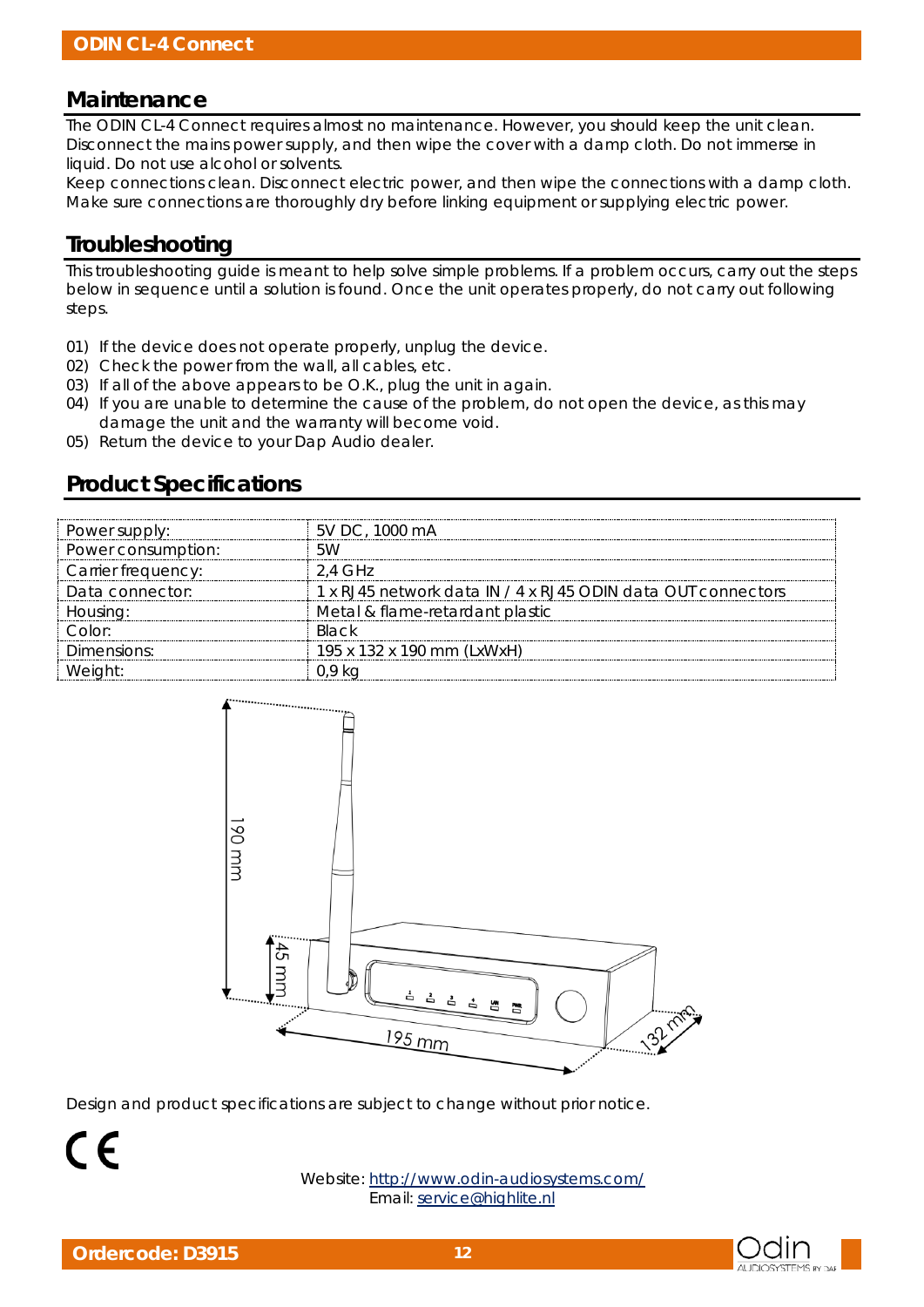<span id="page-13-0"></span>

| <b>ODIN CL-4 Connect</b> |
|--------------------------|
| <b>Notes</b>             |
|                          |
|                          |
|                          |
|                          |
|                          |
|                          |
|                          |
|                          |
|                          |
|                          |
|                          |
|                          |
|                          |
|                          |
|                          |
|                          |
|                          |
|                          |
|                          |
|                          |
|                          |
|                          |
|                          |
|                          |
|                          |
|                          |
|                          |
|                          |
|                          |
|                          |
|                          |
|                          |

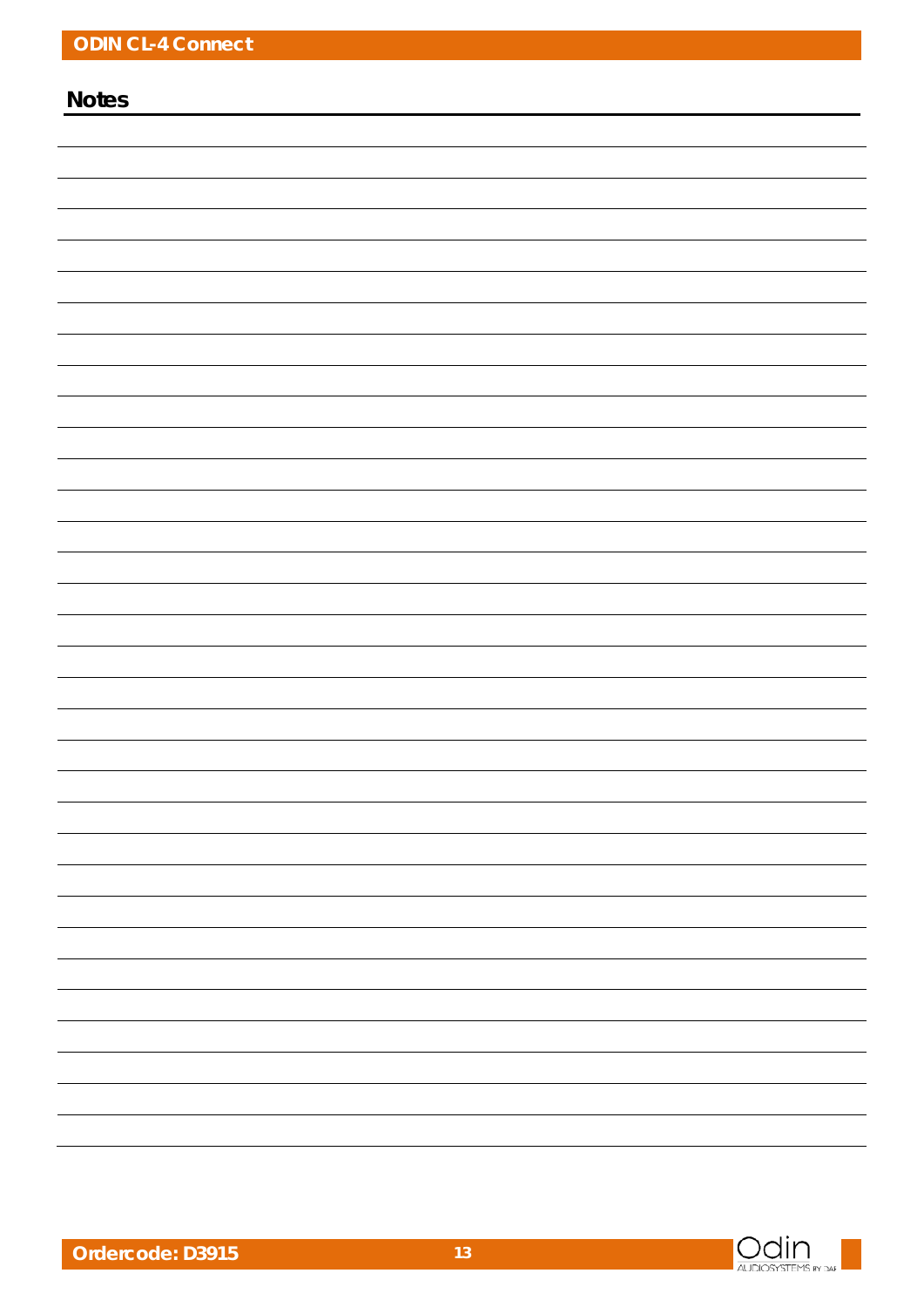